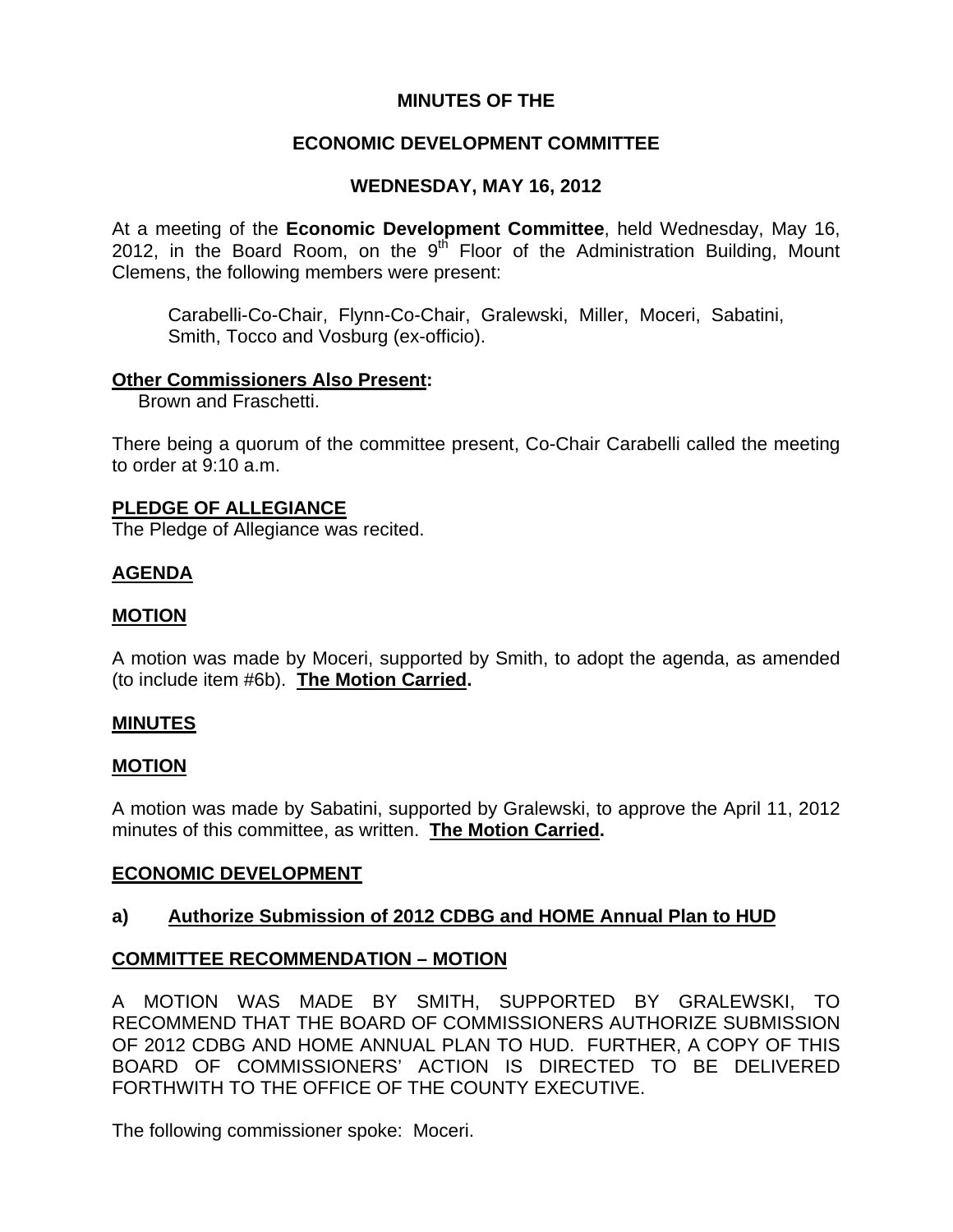Mike Rozny gave an overview of this request.

The following commissioners spoke: Miller, Carabelli and Flynn.

A **friendly amendment** by Commissioner Miller was accepted as follows: "THAT A QUARTERLY REPORT ON THE STATUS OF FUNDS BE BROUGHT BEFORE THIS COMMITTEE."

Co-Chair Carabelli called for a vote on the **motion, as amended,** and **THE MOTION CARRIED.** 

The motion that was forwarded to the Full Board reads as follows:

## **COMMITTEE RECOMMENDATION – MOTION**

A MOTION WAS MADE BY SMITH, SUPPORTED BY GRALEWSKI, TO RECOMMEND THAT THE BOARD OF COMMISSIONERS AUTHORIZE SUBMISSION OF 2012 CDBG AND HOME ANNUAL PLAN TO HUD. FURTHER, THAT A QUARTERLY REPORT ON THE STATUS OF FUNDS BE BROUGHT BEFORE THIS COMMITTEE. FURTHER, A COPY OF THIS BOARD OF COMMISSIONERS' ACTION IS DIRECTED TO BE DELIVERED FORTHWITH TO THE OFFICE OF THE COUNTY EXECUTIVE. **THE MOTION CARRIED.** 

## **b) Receive and File Letter Congratulating Steve Cassin on His Appointment to the Board of Directors for the Greater Detroit Foreign Trade Zone**

## **MOTION**

A motion was made by Miller, supported by Sabatini, to receive and file the letter congratulating Steve Cassin on his appointment to the Board of Directors for the Greater Detroit Foreign Trade Zone. **The Motion Carried.** 

#### **MACOMB ORCHARD TRAIL**

## **a) Macomb Orchard Trail Commission 2011 Annual Report**

Troy Jeschke, Chair of the Macomb Orchard Trail Commission and Jill Smith from the Office of Corporation Counsel were in attendance.

Troy Jeschke gave a PowerPoint slide presentation entitled Macomb Orchard Trail Commission 2011 Annual Report. Key slides shown included the following:

- Report Contents
- Macomb Orchard Trail Background
- Macomb Orchard Trail Commission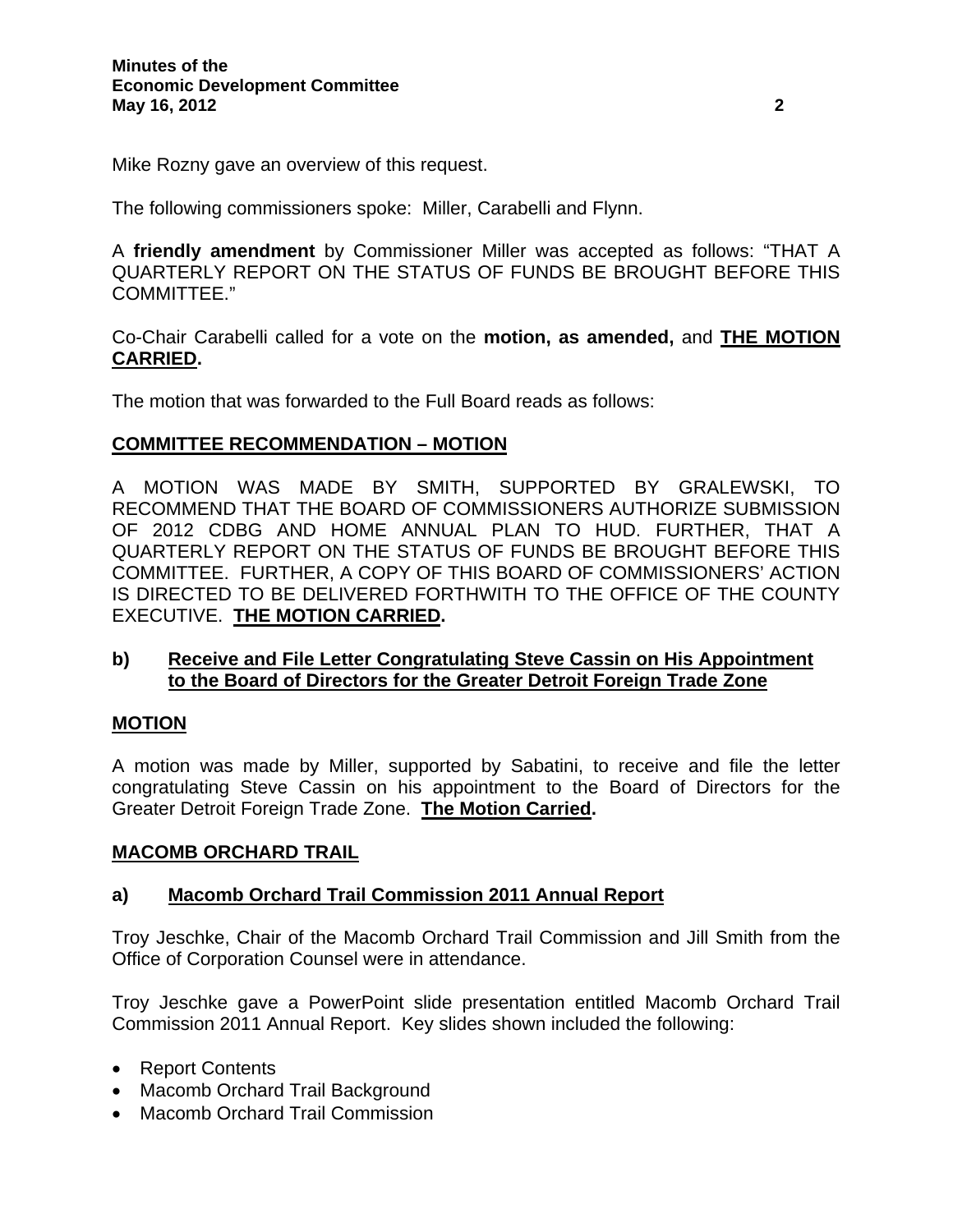- 2011 Macomb Orchard Trail Commission Members
- 2011 Budget (information pending from the County Finance Department)
- 2011 Highlights
- 2012 Plans
- Long Term Plans

The following commissioners spoke: Tocco and Carabelli.

## **MOTION**

A motion was made by Gralewski, supported by Miller, to receive and file the presentation by Troy Jeschke, Chair of the Macomb Orchard Trail Commission on the 2011 Annual Report. **The Motion Carried.** 

# **b) Receive and File Macomb Orchard Trail Maintenance Fund Budget Information for 2011**

## **MOTION**

A motion was made by Miller, supported by Gralewski, to receive and file the Macomb Orchard Trail Maintenance Fund budget information for 2011. **The Motion Carried.** 

After the vote, the following commissioners spoke: Miller, Carabelli, Brown and Smith.

## **TRANSPORTATION**

## **a) R-PATH Monthly Report for May**

Co-Chair Flynn reported that legislation is still currently in the Senate and is not moving at this time. He asked commissioners to call Senators Brandenburg and/or Rocca on the issue. Lastly, he noted that R-PATH was nominated last evening for regional advocacy, but did not win.

## **MOTION**

A motion was made by Tocco, supported by Sabatini, to receive and file the R-PATH monthly report for May. **The Motion Carried.**

## **UPCOMING EVENTS**

## **MOTION**

A motion was made by Sabatini, supported by Moceri, to receive and file the update on upcoming events. **The Motion Carried.**